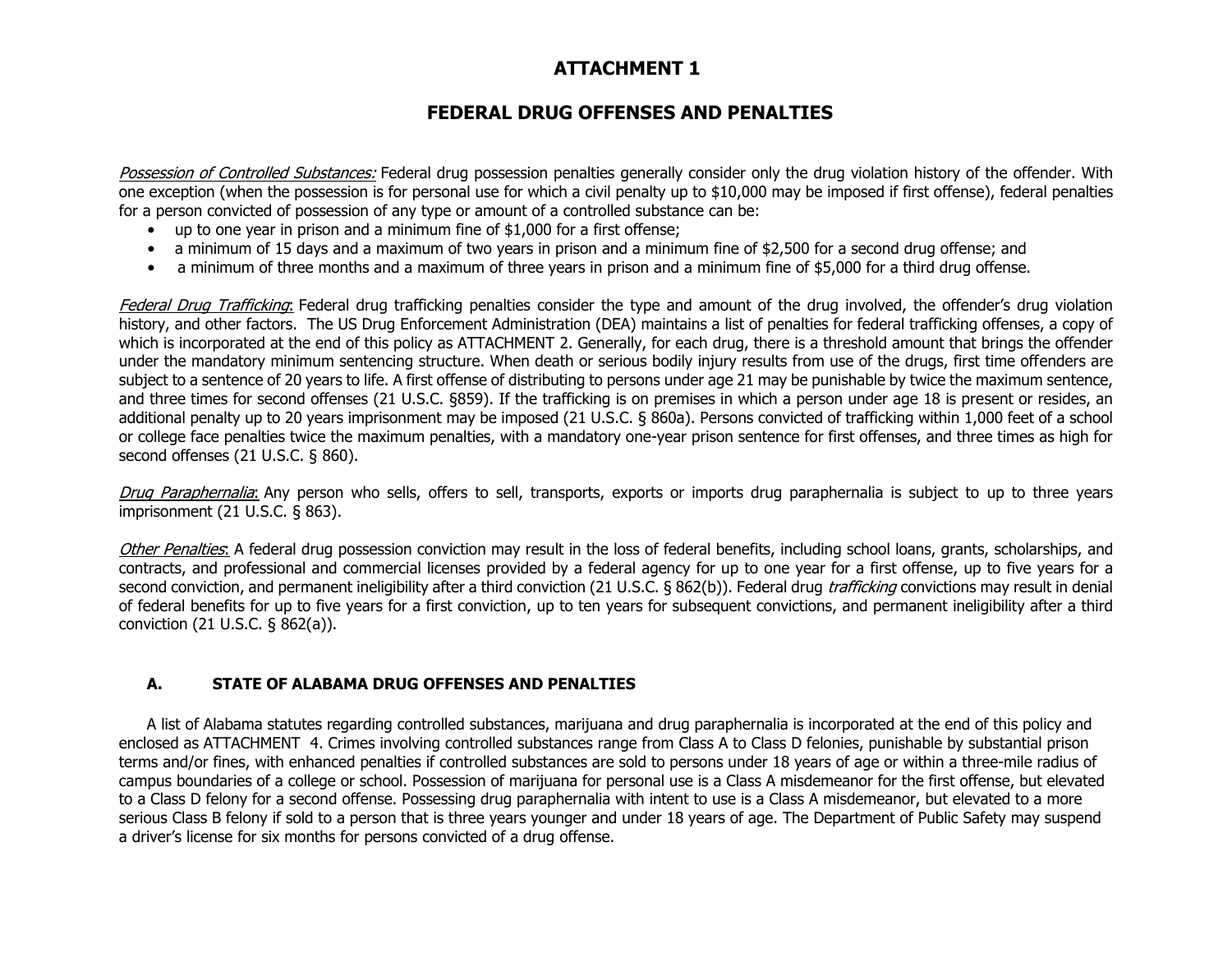### **B. STATE ALCOHOLIC BEVERAGE LAWS AND PENALTIES**

Various Alabama statutes address alcohol-related laws and penalties. Most offenses expose an individual to up to one year in jail and a fine. Penalties for DUI increase with the number of offenses, with the fourth DUI exposing a person to a Class C felony charge, with imprisonment from 1-10 years and fine up to \$15,000. Significantly, the fourth DUI results in mandatory revocation of the person's driver's license for five years. Adults who authorize a party at a residence they control and allow the party to continue with persons under age 21 illegally possessing or consuming alcohol without taking reasonable action to prevent it expose themselves to a \$3,000 fine and up to six months in jail. Finally, in addition to criminal penalties, civil monetary damages are available through the Alabama Civil Damages Act and/or Alabama Dram Shop Act if injuries are caused by a minor who has consumed alcohol.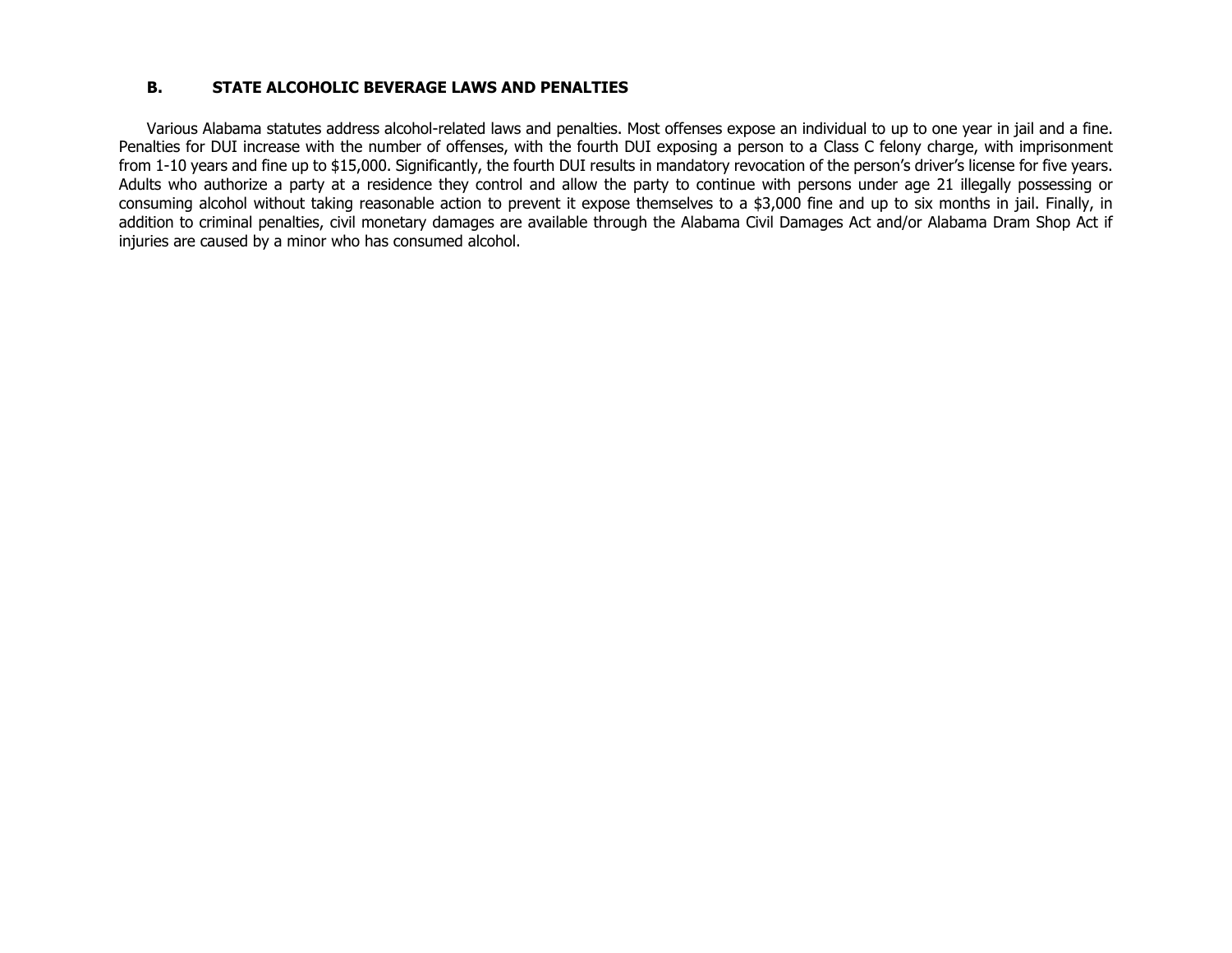| FEDERAL TRAFFICKING PENALTIES FOR SCHEDULES I, II, III, IV, and V (EXCEPT MARIJUANA) |                                                                                                                                                                                                                                                                |                                                                                                                                                                                                                                                                                                                          |                                                                                                                                                                                                                                                         |                                                                                                                                                                                                                                                                                                                                                                                               |  |  |
|--------------------------------------------------------------------------------------|----------------------------------------------------------------------------------------------------------------------------------------------------------------------------------------------------------------------------------------------------------------|--------------------------------------------------------------------------------------------------------------------------------------------------------------------------------------------------------------------------------------------------------------------------------------------------------------------------|---------------------------------------------------------------------------------------------------------------------------------------------------------------------------------------------------------------------------------------------------------|-----------------------------------------------------------------------------------------------------------------------------------------------------------------------------------------------------------------------------------------------------------------------------------------------------------------------------------------------------------------------------------------------|--|--|
|                                                                                      | Schedule Substance/Quantity                                                                                                                                                                                                                                    | <b>Penalty</b>                                                                                                                                                                                                                                                                                                           | Substance/Quantity                                                                                                                                                                                                                                      | <b>Penalty</b>                                                                                                                                                                                                                                                                                                                                                                                |  |  |
| Ш                                                                                    | Cocaine<br>500-4999 grams mixture                                                                                                                                                                                                                              | First Offense: Not less than 5<br>yrs. and not more than 40 yrs.<br>If death or serious bodily injury, mixture                                                                                                                                                                                                           | Cocaine<br>5 kilograms or more                                                                                                                                                                                                                          | First Offense: Not less than 10 yrs.<br>and not more than life. If death or<br>serious bodily injury, not less than                                                                                                                                                                                                                                                                           |  |  |
| Ш<br>l١v                                                                             | Cocaine Base<br>28-279 grams mixture<br>Fentanyl                                                                                                                                                                                                               | not less than 20 yrs. or more<br>than life.<br>Fine of not more than \$5                                                                                                                                                                                                                                                 | Cocaine Base<br>280 grams or more mixture<br>Fentanyl                                                                                                                                                                                                   | 20 yrs. or more than life.<br>Fine of not more than \$10 million if<br>an individual, \$50 million if not an                                                                                                                                                                                                                                                                                  |  |  |
| II<br>Ш                                                                              | 40-399 grams mixture<br><b>Fentanyl Analogue</b><br>10-99 grams mixture<br>Heroin<br>100-999 grams mixture<br><b>LSD</b><br>1-9 grams mixture<br>Methamphetamine 5-49 grams pure or<br>50-499 grams mixture<br><b>PCP</b><br>10-99 grams pure or 100-999 grams | million if an individual, \$25<br>million if not an individual.<br>Second Offense: Not less than<br>10 yrs. and not more than life.<br>If death or serious bodily injury, 1 kilogram or more mixture<br>ife imprisonment. Fine of not<br>more than \$8 million if an<br>ndividual, \$50 million if not an<br>individual. | 400 grams or more mixture<br><b>Fentanyl Analogue</b><br>100 grams or more mixture<br>Heroin<br>SD<br>10 grams or more mixture<br>Methamphetamine<br>50 grams or more pure or 500<br>grams or more mixture<br><b>PCP</b><br>100 grams or more pure or 1 | individual.<br>Second Offense: Not less than 20<br>yrs, and not more than life. If death<br>or serious bodily injury, life<br>imprisonment. Fine of not more<br>than \$20 million if an individual,<br>\$75 million if not an individual.<br>2 or More Prior Offenses: Life<br>imprisonment. Fine of not more<br>than \$20 million if an individual,<br>\$75 million if<br>not an individual. |  |  |
|                                                                                      | mixture                                                                                                                                                                                                                                                        |                                                                                                                                                                                                                                                                                                                          | kilogram or more mixture                                                                                                                                                                                                                                |                                                                                                                                                                                                                                                                                                                                                                                               |  |  |
| Substance/Quantity                                                                   |                                                                                                                                                                                                                                                                | <b>Penalty</b>                                                                                                                                                                                                                                                                                                           |                                                                                                                                                                                                                                                         |                                                                                                                                                                                                                                                                                                                                                                                               |  |  |
| Any amount of other Schedule I & II substances                                       |                                                                                                                                                                                                                                                                | First Offense: Not more than 20 yrs. If death or serious bodily injury, not less than 20 yrs. or more than<br>Life. Fine \$1 million if an individual, \$5 million if not an individual.                                                                                                                                 |                                                                                                                                                                                                                                                         |                                                                                                                                                                                                                                                                                                                                                                                               |  |  |
| Any drug product containing Gamma Hydroxybutyric<br>Acid                             |                                                                                                                                                                                                                                                                | Second Offense: Not more than 30 yrs. If death or serious bodily injury, life imprisonment. Fine \$2                                                                                                                                                                                                                     |                                                                                                                                                                                                                                                         |                                                                                                                                                                                                                                                                                                                                                                                               |  |  |
| Flunitrazepam (Schedule IV) 1 Gram                                                   |                                                                                                                                                                                                                                                                | million if an individual, \$10 million if not an individual.                                                                                                                                                                                                                                                             |                                                                                                                                                                                                                                                         |                                                                                                                                                                                                                                                                                                                                                                                               |  |  |
| Any amount of other Schedule III drugs                                               |                                                                                                                                                                                                                                                                | First Offense: Not more than 10 yrs. If death or serious bodily injury, not more than 15 yrs. Fine not<br>more than \$500,000 if an individual, \$2.5 million if not an individual.                                                                                                                                      |                                                                                                                                                                                                                                                         |                                                                                                                                                                                                                                                                                                                                                                                               |  |  |
|                                                                                      |                                                                                                                                                                                                                                                                |                                                                                                                                                                                                                                                                                                                          | Second Offense: Not more than 20 yrs. If death or serious injury, not more than 30 yrs. Fine not more<br>than \$1 million if an individual, \$5 million if not an individual.                                                                           |                                                                                                                                                                                                                                                                                                                                                                                               |  |  |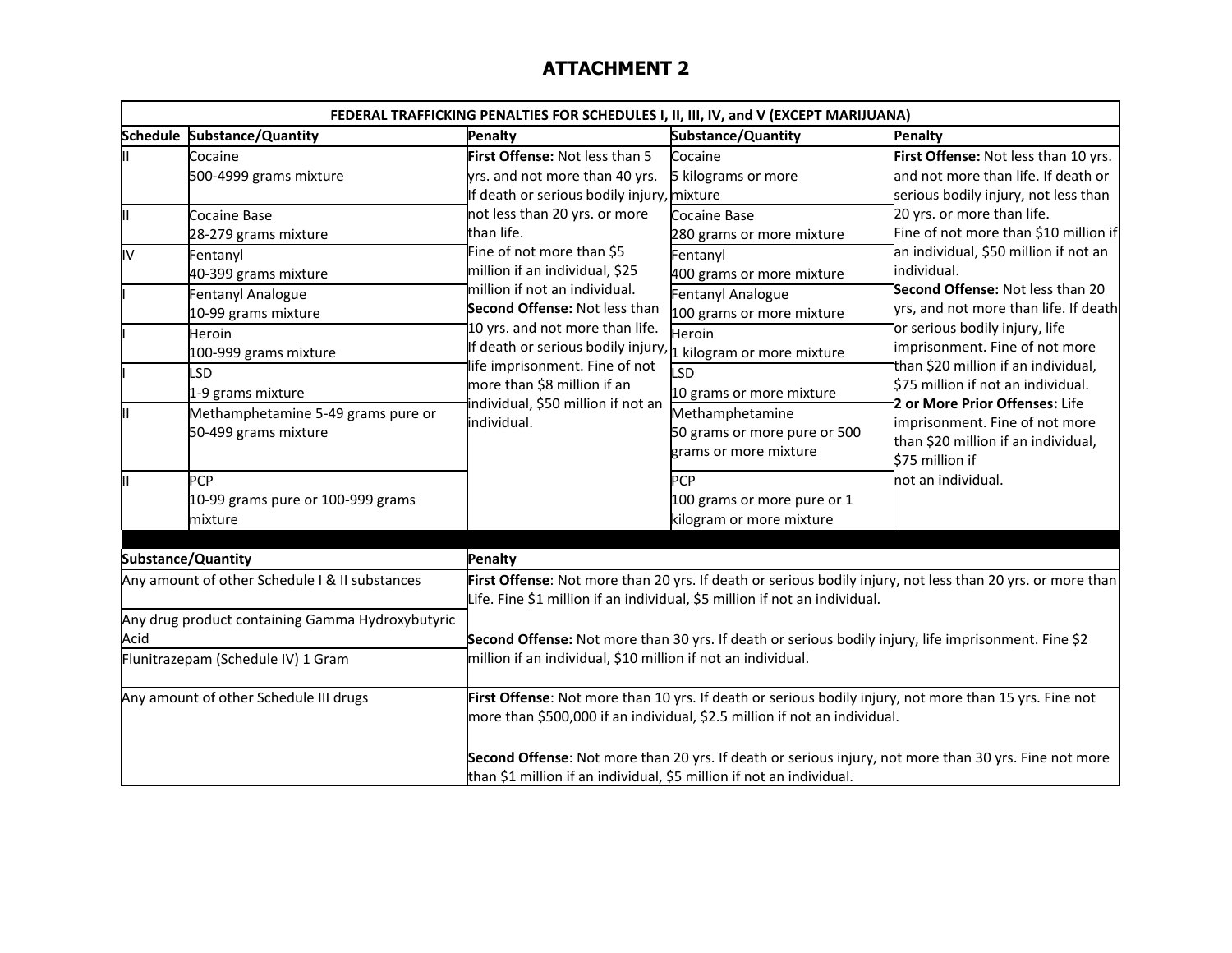| <b>Substance/Quantity</b>          | Penalty                                                                                                                                                                       |
|------------------------------------|-------------------------------------------------------------------------------------------------------------------------------------------------------------------------------|
| one gram or more of Flunitrazepam) | Any amount of all other Schedule IV drugs (other than First Offense: Not more than 5 yrs. Fine not more than \$250,000 if an individual, \$1 million if not an<br>individual. |
|                                    | Second Offense: Not more than 10 yrs. Fine not more than \$500,000 if an individual, \$2 million if other<br>than an individual.                                              |
| Any Amount of all Schedule V drugs | First Offense: Not more than 1 yr. Fine not more than \$100,000 if an individual, \$250,000 if not an<br>individual.                                                          |
|                                    | Second Offense: Not more than 4 yrs. Fine not more than \$200,000 if an individual, \$500,000 if not an<br>individual.                                                        |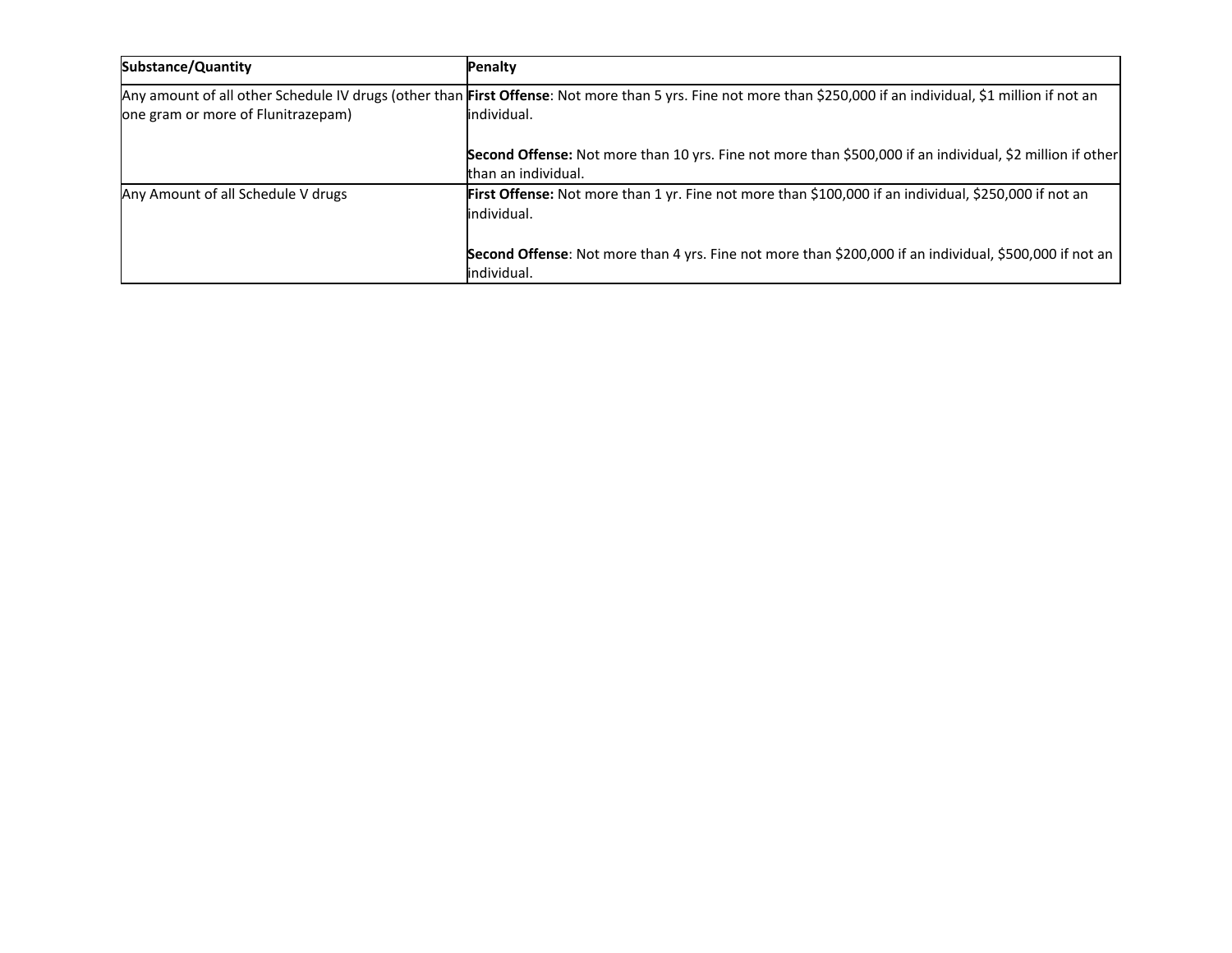| FEDERAL TRAFFICKING PENALTIES FOR MARIJUANA, HASHISH AND HASHISH OIL, SCHEDULE I SUBSTANCES                    |                                                                                                                                                                                                                                     |  |  |  |  |
|----------------------------------------------------------------------------------------------------------------|-------------------------------------------------------------------------------------------------------------------------------------------------------------------------------------------------------------------------------------|--|--|--|--|
| Marijuana                                                                                                      | First Offense: Not less than 10 yrs. or more than life. If death or serious bodily injury, not less than 20 yrs.,<br>or more than life. Fine not more than \$10 million if an individual, \$50 million if other than an individual. |  |  |  |  |
| 1,000 kilograms or more marijuana mixture or                                                                   |                                                                                                                                                                                                                                     |  |  |  |  |
| 1,000 or more marijuana plants                                                                                 | Second Offense: Not less than 20 yrs. or more than life. If death or serious bodily injury, life imprisonment.<br>Fine not more than \$20 million if an individual, \$75 million if other than an individual.                       |  |  |  |  |
| Marijuana                                                                                                      | First Offense: Not less than 5 yrs. or more than 40 yrs. If death or serious bodily injury, not less than 20 yrs.                                                                                                                   |  |  |  |  |
|                                                                                                                | or more than life. Fine not more than \$5 million if an individual, \$25 million if other than an individual.                                                                                                                       |  |  |  |  |
| 100 to 999 kilograms marijuana                                                                                 |                                                                                                                                                                                                                                     |  |  |  |  |
|                                                                                                                | Second Offense: Not less than 10 yrs. or more than life. If death or serious bodily injury, life imprisonment.                                                                                                                      |  |  |  |  |
| mixture or 100 to 999 marijuana plants                                                                         | Fine not more than \$20 million if an individual, \$75 million if other than an individual.                                                                                                                                         |  |  |  |  |
| Marijuana                                                                                                      | First Offense: Not more than 20 yrs. If death or serious bodily injury, not less than 20 yrs. or more than life.                                                                                                                    |  |  |  |  |
|                                                                                                                | Fine \$1 million if an individual, \$5 million if other than an individual.                                                                                                                                                         |  |  |  |  |
| 50 to 99 kilograms marijuana mixture,                                                                          | Second Offense: Not more than 30 yrs. If death or serious bodily injury, life imprisonment. Fine \$2 million if                                                                                                                     |  |  |  |  |
|                                                                                                                | an individual, \$10 million if other than an individual.                                                                                                                                                                            |  |  |  |  |
| 50 to 99 marijuana plants<br><b>Hashish</b>                                                                    |                                                                                                                                                                                                                                     |  |  |  |  |
|                                                                                                                |                                                                                                                                                                                                                                     |  |  |  |  |
| More than 10 kilograms                                                                                         |                                                                                                                                                                                                                                     |  |  |  |  |
| Hashish Oil                                                                                                    |                                                                                                                                                                                                                                     |  |  |  |  |
| More than 1 kilogram                                                                                           |                                                                                                                                                                                                                                     |  |  |  |  |
| Marijuana                                                                                                      | First Offense: Not more than 5 yrs. Fine not more than \$250,000, \$1 million if other than an individual.                                                                                                                          |  |  |  |  |
| less than 50 kilograms marijuana (but does not<br>include 50 or more marijuana plants regardless of<br>weight) | Second Offense: Not more than 10 yrs. Fine \$500,000 if an individual, \$2 million if other than individual.                                                                                                                        |  |  |  |  |
| 1 to 49 marijuana plants                                                                                       |                                                                                                                                                                                                                                     |  |  |  |  |
| Hashish                                                                                                        |                                                                                                                                                                                                                                     |  |  |  |  |
| 10 kilograms or less                                                                                           |                                                                                                                                                                                                                                     |  |  |  |  |
| Hashish Oil                                                                                                    |                                                                                                                                                                                                                                     |  |  |  |  |
| 1 kilogram or less                                                                                             |                                                                                                                                                                                                                                     |  |  |  |  |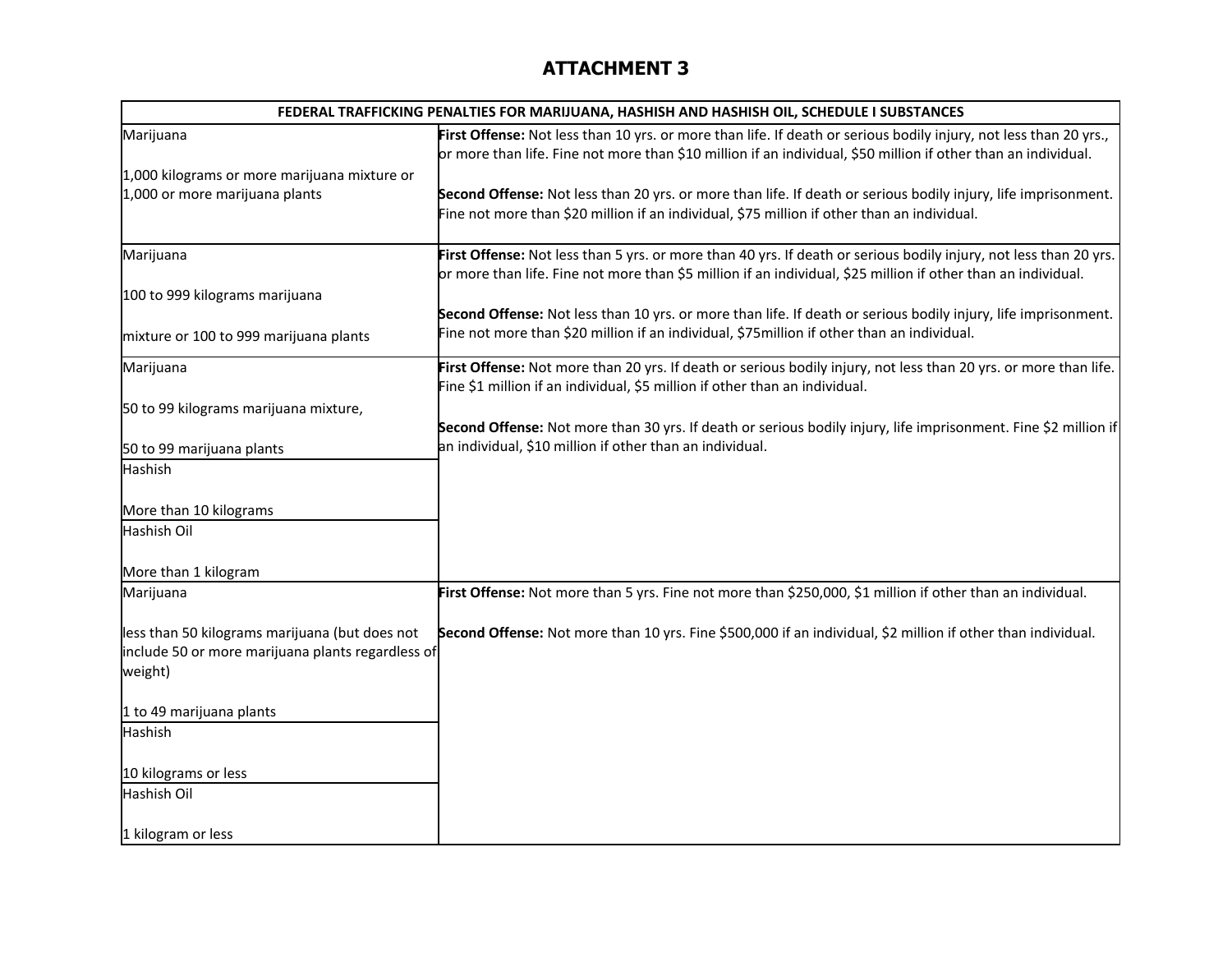### **STATE OF ALABAMA CONTROLLED SUBSTANCES/MARIJUANA VIOLATIONS AND PENALTIES**

| <b>VIOLATION</b>                                                                                                                                        | <b>PENALTIES*</b>                                                                                                     | AL CODE §  |
|---------------------------------------------------------------------------------------------------------------------------------------------------------|-----------------------------------------------------------------------------------------------------------------------|------------|
| <b>CONTROLLED SUBSTANCES</b>                                                                                                                            |                                                                                                                       |            |
| Trafficking: Knowingly sells, manufactures, delivers or brings into Class A Felony.<br>state cannabis (in any of its forms), cocaine, heroin, morphine, |                                                                                                                       | 13A-12-231 |
| opium, methaqualone, hydromorphone, methylenedioxy,<br>amphetamine, phencyclidine, lysergic acid diethylamide,<br>methamphetamine, or LSD               | Imprisonment & fines dependent on amounts. Prison: Ranges from<br>3 years to mandatory life in prison without parole. |            |
|                                                                                                                                                         | Fine: Ranges from \$25,000 - \$250,000.                                                                               |            |
| Sale of controlled substance by person over 18 to person under<br>18                                                                                    | Class A Felony. Not eligible for suspended sentence or probation.                                                     | 13A-12-215 |
|                                                                                                                                                         | Prison: 10-99 years or life. Fine: Not more than \$60,000.                                                            |            |
| Sale of controlled substance that is on the campus or within a 3-<br>mile radius of campus boundaries of any public or private school,                  | Class A Felony.                                                                                                       | 13A-12-250 |
| college, university or other educational institution or of public<br>housing                                                                            | Prison: Add five years to penalty.                                                                                    | 13A-12-270 |
| Engages in a criminal enterprise, in connection with 5 or more<br>persons, to traffic in illegal drugs                                                  | Class A Felony. Prison: 25 years to life w/o eligibility for parole. Fine: 13A-12-233<br>\$50,000 - \$500,000.        |            |
|                                                                                                                                                         | 2 <sup>nd</sup> offense is subject to mandatory life sentence. Fine: \$150,000 -<br>\$1,000,000.                      |            |
| Manufacturing controlled substance if 2 or more of following<br>conditions are present: possession of firearm, use of booby trap,                       | Class A Felony.                                                                                                       | 13A-12-218 |
| use of clandestine lab within 500 feet of a residence or school,<br>the presence of someone under 17 years of age during                                | Prison: 10-99 years or life. Fine: Not more than \$60,000.                                                            |            |
| the manufacturing process                                                                                                                               |                                                                                                                       |            |
| Manufacture of a controlled substance                                                                                                                   | Class B Felony. Prison: 2-20 years. Fine: Not more than \$30,000.                                                     | 13A-12-217 |
| Distribution of controlled substances (furnished, sold, given<br>away, manufactured, delivered or distributed)                                          | Class B Felony. Prison: 2-20 years. Fine: Not more than \$30,000.                                                     | 13A-12-211 |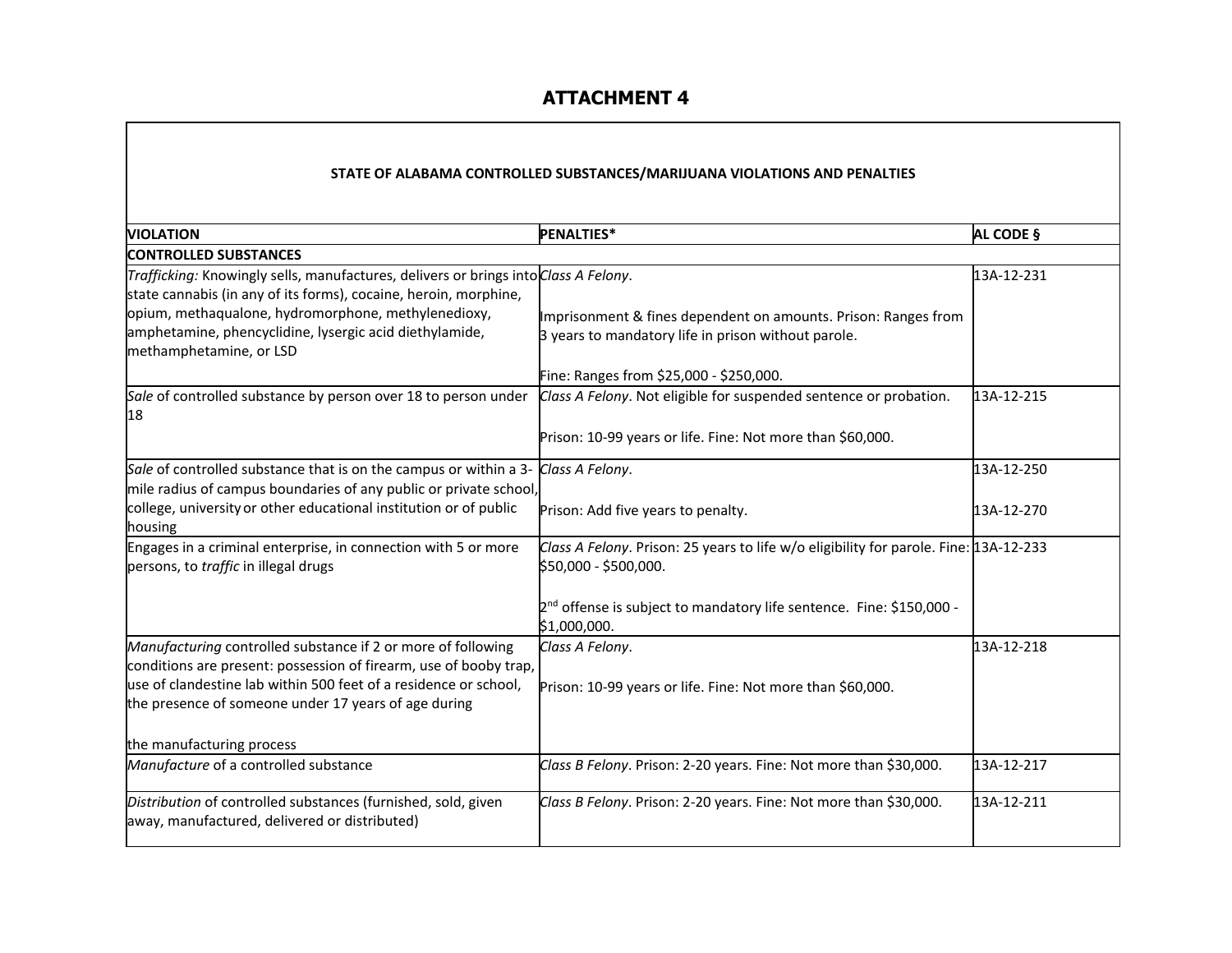| Possession or receipt of controlled substances                                                              | Class D Felony. Prison: 1 year, 1 day -5 years.                                                                                                       | 13A-12-212 |
|-------------------------------------------------------------------------------------------------------------|-------------------------------------------------------------------------------------------------------------------------------------------------------|------------|
|                                                                                                             | Fine: Not more than \$7,500.                                                                                                                          |            |
| Person convicted of attempt, criminal solicitation & criminal                                               | Punishable the same as the controlled substance crime committed. 13A-12-202, 203, 204                                                                 |            |
| conspiracy to commit controlled substance crime                                                             |                                                                                                                                                       |            |
| <b>IMARIJUANA &amp; DRUG PARAPHERNALIA</b>                                                                  |                                                                                                                                                       |            |
|                                                                                                             | Possession of marijuana in first degree (other than personal use) Class C Felony. Prison: 1 year, 1 day-10 years. Fine: Not more than<br>\$15,000.    | 13A-12-213 |
| Possession of marijuana in second degree (for personal use only) Class A Misdemeanor. Jail: Not more than 1 |                                                                                                                                                       | 13A-12-214 |
|                                                                                                             | year. Fine: Not more than \$6,000.                                                                                                                    |            |
| Use, possession, delivery, or sale of drug paraphernalia                                                    | Class B Felony for sale to one under 18 by one at least three years                                                                                   | 13A-12-260 |
|                                                                                                             | older. Prison: 2-20 years. Fine: Not more than \$30,000.                                                                                              |            |
|                                                                                                             | Class C Felony for sale. Prison: 1 year, 1 day-10 years. Fine: Not                                                                                    |            |
|                                                                                                             | more than \$15,000.                                                                                                                                   |            |
|                                                                                                             | Class A Misdemeanor for possession with intent to use. Jail: Not                                                                                      |            |
|                                                                                                             | more than 1 year. Fine: Not more than \$6000.                                                                                                         |            |
|                                                                                                             | * Imprisonment sentences: §13A-5-6 for felonies & §13A-5-7 for misdemeanors. Fines for felonies: §13A-5-11 for felonies & §13A-5-12 for misdemeanors. |            |
| Driver's license suspended for 6 months for any drug offense conviction (§13A-12-290).                      |                                                                                                                                                       |            |
|                                                                                                             |                                                                                                                                                       |            |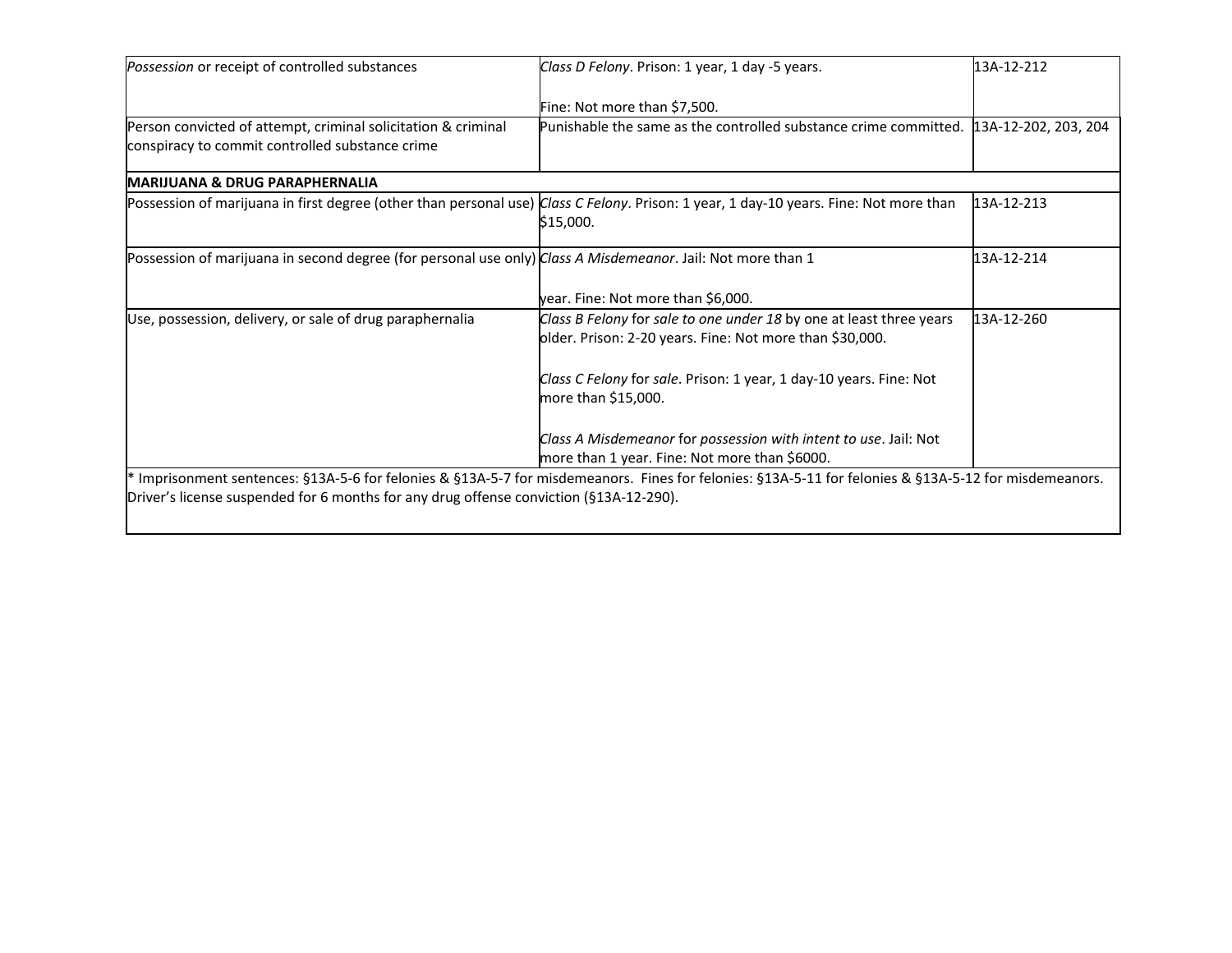### **HEALTH RISKS ASSOCIATED WITH USE OF CONTROLLED SUBSTANCES AND ABUSE OF ALCOHOL**

Substance abuse and drug dependency are problems of staggering proportions in our society today. They are the leading causes of preventable illness, disability, and death in the U.S. and afflict millions of Americans. This number increases dramatically when one considers the harm done to the families of substance abusers as well as to those injured or killed by intoxicated drivers or in drug-related work accidents. Alcoholism can develop in anyone. It tends to appear first between the ages of 20 and 40 and also to be more prevalent in persons with a family history of alcoholism.

#### **ALCOHOL**

Alcoholism is a disorder that has profound psychological, biological, and societal effects. Directly, it affects over 18 million people; indirectly, it affects another 56 million. It is usually characterized by one of three different patterns:

- 1. Regular daily intoxication;
- 2. Drinking large amounts of alcohol at specific times; or
- 3. Periods of sobriety interspersed with periods of heavy daily drinking.

Alcoholism is usually progressive, and physical dependence can develop; if this happens, serious, sometimes life-threatening symptoms can develop when alcohol is withdrawn. Short term effects of alcohol use can include depression, gastritis, liver disease, automobile accidents, and domestic violence. Chronic alcohol abuse can produce irreversible health changes, including dementia, sexual impotence, cirrhosis of the liver, and heart disease. Death can occur either as a complication of one of these chronic problems, or acutely, secondary to alcohol intoxication by poisoning or to aspiration of vomitus, or as the result of any automobile accident while driving intoxicated.

## **MARIJUANA (CANNABIS)**

Though physiological consequences do depend on frequency, duration, and quantity of use, marijuana use has been linked to impairment of short term memory, concentration, judgment, perception, and fine motor skills. Therefore, the use of this drug increases the risk of machinery or motor vehicle accident and injury for four to six hours after ingestion. Impairment of memory may last for three to six months, even if use of the drug is discontinued completely. The active chemical in marijuana (THC) remains stored in body fat cells long after ingestion. Marijuana use is associated with chronic anxiety, depression, and paranoid feelings. It can exacerbate or increase significantly underlying emotional problems. Frequent and/or ongoing use by children and adolescents may have long term developmental consequences resulting in lack of motivation, apathy, and difficulty managing current stresses and responsibilities, as well as making appropriate plans for the future. Pregnant women who use marijuana may be at a higher risk for giving birth to children with developmental or birth defects.

## **HALLUCINOGENS**

This category includes drugs such as lysergic acid diethylamino (LSD, also known as "acid"), mescaline, psilocybin (also known as mushrooms) and peyote. These drugs cause delusions, hallucinations, and impaired perception of time and space. Phencyclidine (PCP, or "angel dust") and amphetamine variants known as "ecstasy" are included in this category, though they rarely cause hallucinations in the true sense. They are, however, potent drugs that have mind-altering effects and impair perception and cognition. Hallucinogens can produce a "bad trip" with anxiety, agitation, hallucinations, and paranoia leading to impulsive behavior. After a "bad trip" the person can be subject to "flashbacks," which are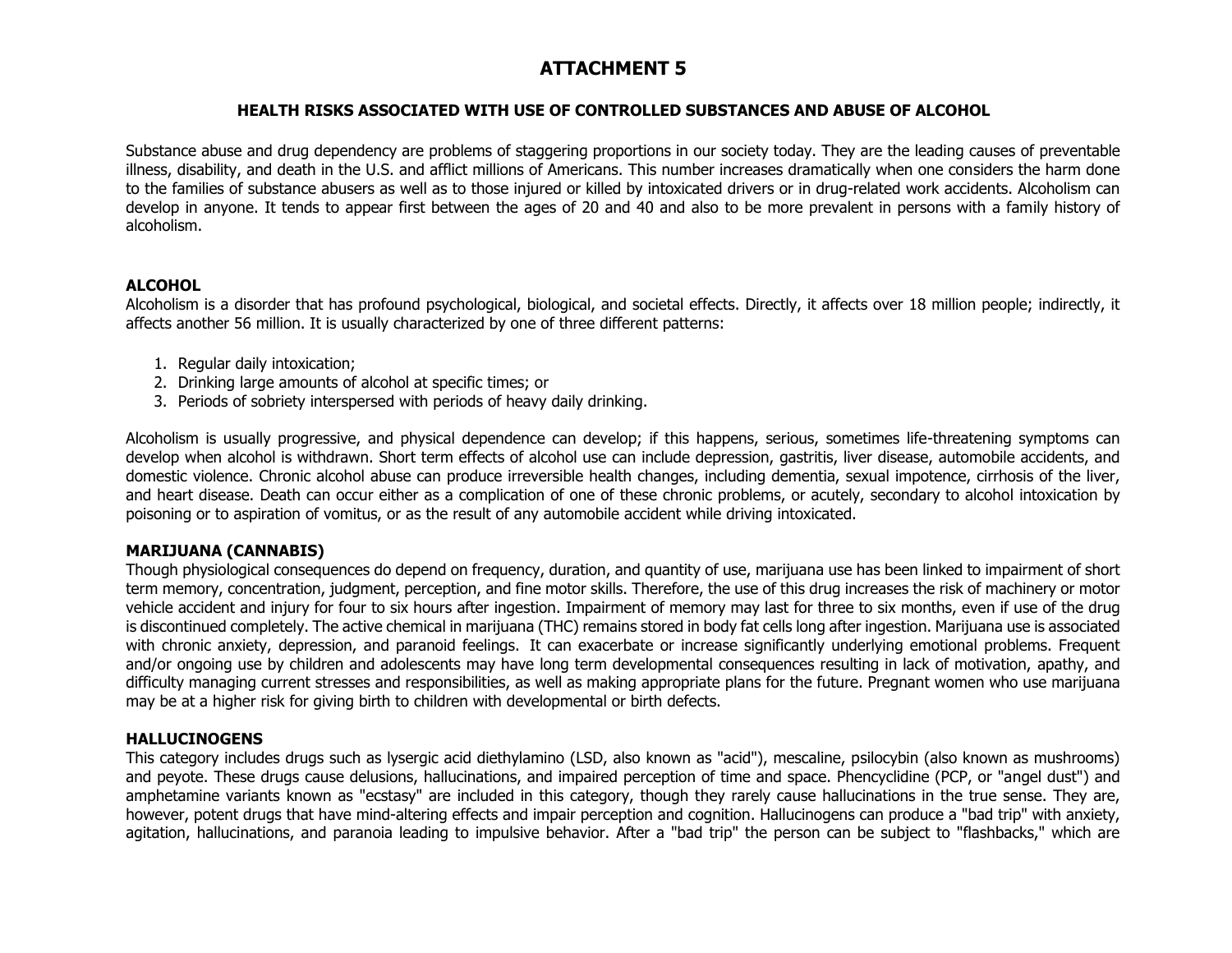recurrences of the experiences of the "bad trip" without taking any more of the drug. Psychosis and impaired thinking may result after long-term use.

#### **COCAINE**

The use of cocaine, an illegal stimulant drug, has risen dramatically in the United States. Other names for this drug are code, C., lady, and snow. Cocaine is a white powder that is snorted, injected into veins, or smoked freebase or as "crack." Crack is a crystalline form of cocaine that is also known as "rock", from its small, white rock-like appearance. "Speed balls" are cocaine mixed with heroin, which is a particularly dangerous combination. Crack produces the most intense cocaine high; addiction can occur after using it only once or twice. Cocaine highs are characterized by feelings of extreme happiness and a sense of limitless power and energy. However, the physical effects include high blood pressure and heart palpitations. A cocaine "crash" follows the high and includes symptoms of depression, dullness, great irritability, and paranoia. Serious medical complications occur with cocaine use, such as heart attacks (even in young people), seizures, and strokes due to high blood pressure. The psychological effects of cocaine use include violence, paranoia, and personality changes as well as symptoms such as depression, anxiety, and confusion. Pregnant women using cocaine have increased risk of miscarriages and still-births. Newborns addicted to cocaine are irritable, unresponsive, they are prone to have malformed kidneys and genitals, and to have heart attacks and strokes. Addiction to cocaine controls aspects of the user's life, impinges on the lives of those closest to the user, and occurs in people of all ages, classes, and educational levels.

### **AMPHETAMINES, METHAMPHETAMINE AND OTHER STIMULANTS**

In addition to cocaine, a number of other drugs stimulate the nervous system and are very addictive. Most of them belong to the amphetamine family of drugs. Dexedrine (present in "diet" pills) may at times be prescribed by a physician, but its use as a legitimate medication is now infrequent. Street drugs of the amphetamine group include "ecstasy" and "ice." Ice is a smokable amphetamine compound that is very potent, and the effects are long-lasting and devastating. The health risks of these and other stimulants are similar to those of cocaine use.

#### **NARCOTICS, INCLUDING HEROIN**

Various medications are taken to relieve pain. Most non-prescription pain relievers (such as aspirin, Tylenol, Motrin, and Nuprin) are not considered addictive. However, there is a class of stronger pain relievers, available by prescription only, which are referred to as narcotics and most of which are opiates. Examples of these drugs include morphine, codeine, Tylenol No. 3, Darvon, Darvocet, Percocet, Percodan, Demerol, and certain prescription cough medicines. These drugs differ from non-prescription pain relievers in their potential for abuse and dependence. With close medical supervision, these drugs may be safely used in specific medical circumstances for a limited time. However, addiction may occur and the person may not want to stop the drug even when the pain has stopped. Tolerance to the drug is shown by an increase in the amount of drug necessary to relieve pain. This becomes progressive and leads to the craving or need for larger and larger doses, without which the person becomes extremely uncomfortable and physically ill. The time may come when the person "needs" such a large dose of the drug that it is poisonous or lethal. Under these circumstances, coma, suffocation, and death may ensue. The malignant course of this problem is similar to that of addiction to heroin. Although heroin is not available by prescription, it is a narcotic which belongs to the same chemical family as the above drugs. The use of heroin is mainly by injection into a vein, which carries the additional medical dangers of contracting AIDS and hepatitis from unclean needles and syringes.

#### **SEDATIVES AND TRANQUILIZERS**

Barbiturates and benzodiazepines are two of the most commonly used classes of sedatives. Barbiturates (such Phenobarbital, Seconal, and Amytal) are highly addictive and can be fatal if taken in excess. Although they still have medical uses, they have largely been replaced by benzodiazepines, used for relief of anxiety and to promote sleep. Benzodiazepines include such drugs as Valium, Librium, Ativan, Xanax, Dalmane, Halcion, and Restoril. While safe and effective at moderate doses for short periods of time (weeks), all benzodiazepines have a potential for physical and psychological dependence if used at higher doses for longer periods of time. Frequently, benzodiazepines are abused by adults who become dependent on them because of their anti-anxiety effects. Other tranquilizers which may be abused include methaqualone (Quaaludes), Doriden,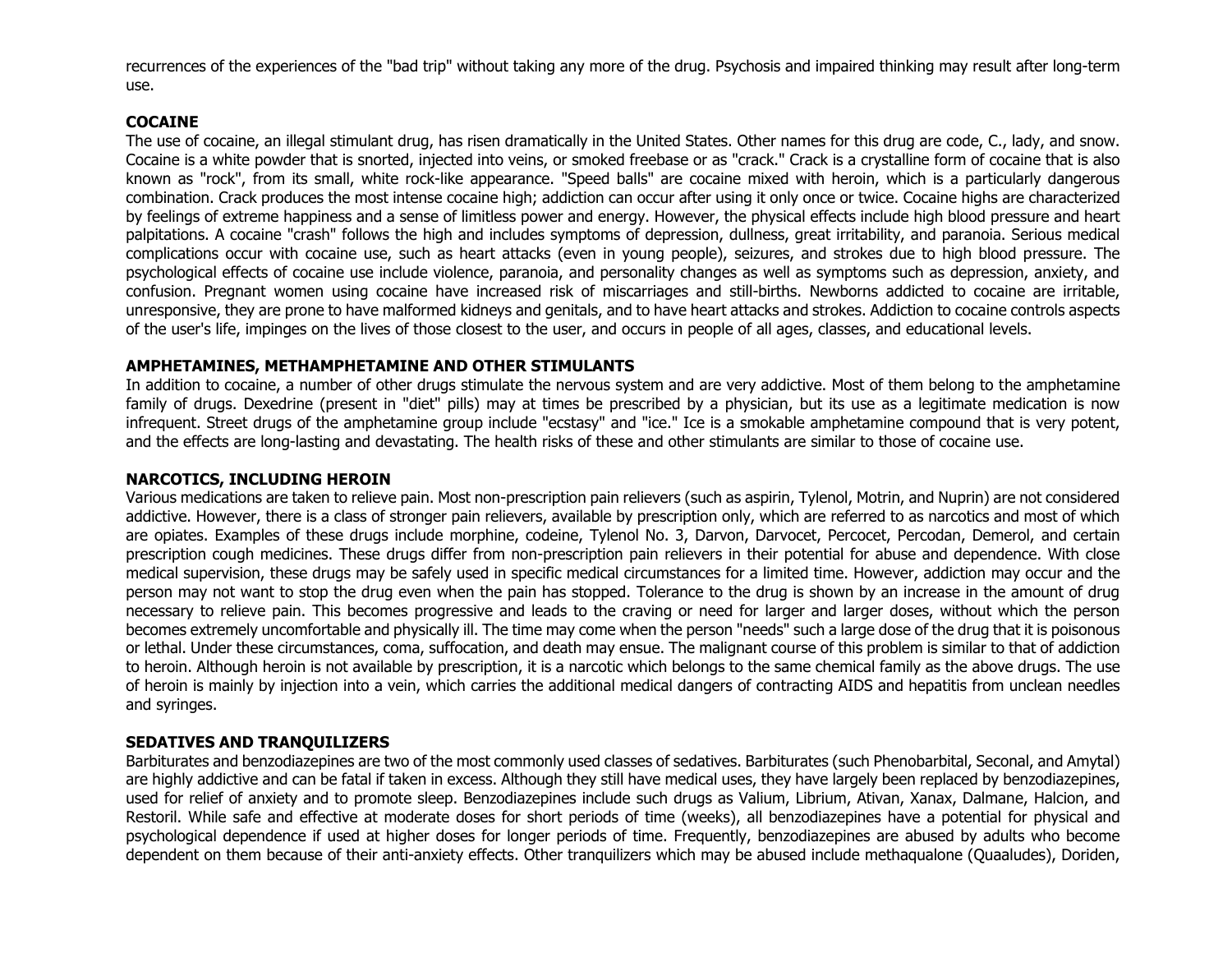and Equanil. Intoxication may result from benzodiazepine use and resembles alcoholic drunkenness. Drowsiness, slurred speech, unsteady gait, and lack of coordination are common signs. The effects of benzodiazepines (barbiturates and other sedatives) add to those of alcohol; taken together, they can lead to coma and even death. Withdrawal from benzodiazepines resembles alcohol withdrawal and is most apparent if the drugs are stopped abruptly. Withdrawal takes place within hours to days of stopping the drug. Once a person is addicted to benzodiazepines, a physician should supervise the plan for gradually stopping them, to minimize serious effects of withdrawal.

### **IMPACT OF SUBSTANCE ABUSE ON FAMILIES**

Families are often gravely affected by a substance-abusing member. This can occur on many levels. As a very direct, physiological consequence, the infants of alcohol and cocaine-abusing mothers often have low birth weight and may suffer from malformations and a variety of developmental problems. In addition, abusers often affect the economic well-being of their families as their inability to hold down a job or, in some instances, their stealing from relatives, reduces the family's financial means and stability. In many cases substance abuse leads to violence at home. Substance abuse takes an emotional toll on the functioning of individual members and the family as a whole. Family members may actively deny the problem, may become symptomatic in an effort to deflect attention from the substance-abusing member, or may assume the abuser's responsibilities at home and even at work. On the other hand, very often the family's intervention with the user is an essential step in getting the abusing member to seek treatment. Support groups or family members, such as Al-Anon, Nar-Anon or COC-Anon, as well as family therapy can provide needed assistance to families as they confront the destructive effects of the user's addiction.

## **RECOGNIZING SIGNS AND SYMPTOMS OF ALCOHOL AND SUBSTANCE ABUSE**

Everyone occasionally has days when they exhibit behavior not normally associated with an educational or work environment nor characteristic of himself or herself. Unusual behavior during times of stress can be understood and accepted. However, when unusual behavior is displayed on a gradually increasing scale accompanied by general decline in work habits over a period of time, it indicates that an individual needs professional help. Below are some of the more common signs or symptoms of unusual behavior.

#### **ABSENTEEISM AND TARDINESS**

- Arriving late and leaving early
- Absences before and after payday or holidays
- Sporadic but significant use of sick time
- Taking frequent breaks
- Unexplained absences
- Friday and Monday absences
- Absences due to accidents both on and off the work site

#### **IMPAIRED JOB PERFORMANCE**

- Increasing operating errors
- Lost time on the job
- "Putting things off"
- Irresponsibility in completing tasks
- Faulty decision making
- Increased accident rates
- Wasted materials or damaged equipment
- High performance that slowly declines over time
- Job performance that becomes focused on a specialized, repetitious activity (rather than the entire array of job duties)
- Irregular or non-existent office hours